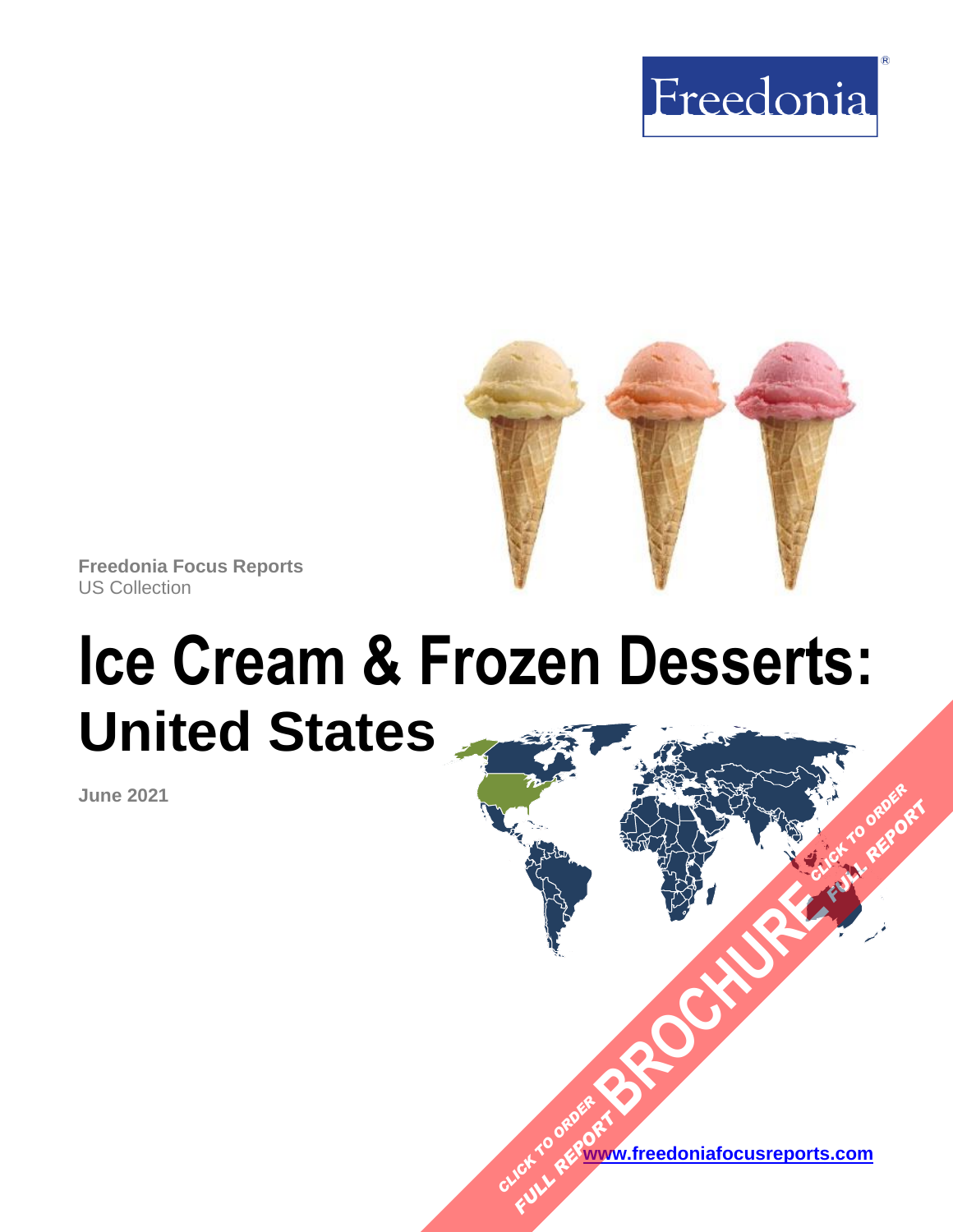# **Table of Contents**

| 1. Highlights                   | 3              |
|---------------------------------|----------------|
| 2. Market Environment           | 5              |
| <b>Historical Trends</b>        | 5              |
| Key Economic Indicators         | $\overline{7}$ |
| Trade                           | 8              |
| <b>Quality Grades Overview</b>  | 9              |
| <b>Price Trends</b>             | 12             |
| <b>Regulatory Factors</b>       | 13             |
| 3. Segmentation & Forecasts     | 16             |
| Products                        | 16             |
| Regular Ice Cream               | 19             |
| Reduced Fat & Nonfat Ice Cream  | 20             |
| Water & Juice Ices              | 21             |
| Frozen Yogurt                   | 22             |
| Sherbet                         | 23             |
| Other Frozen Dairy              | 23             |
| 4. Industry Structure           | 26             |
| <b>Industry Characteristics</b> | 26             |
| <b>Market Leaders</b>           | 28             |
| Dairy Farmers of America        | 28             |
| Froneri International           | 29             |
| Unilever                        | 29             |
| 5. About This Report            | 30             |
| Scope                           | 30             |
| Sources                         | 30             |
| <b>Industry Codes</b>           | 31             |
| Freedonia Methodology           | 31             |
| Resources                       | 33             |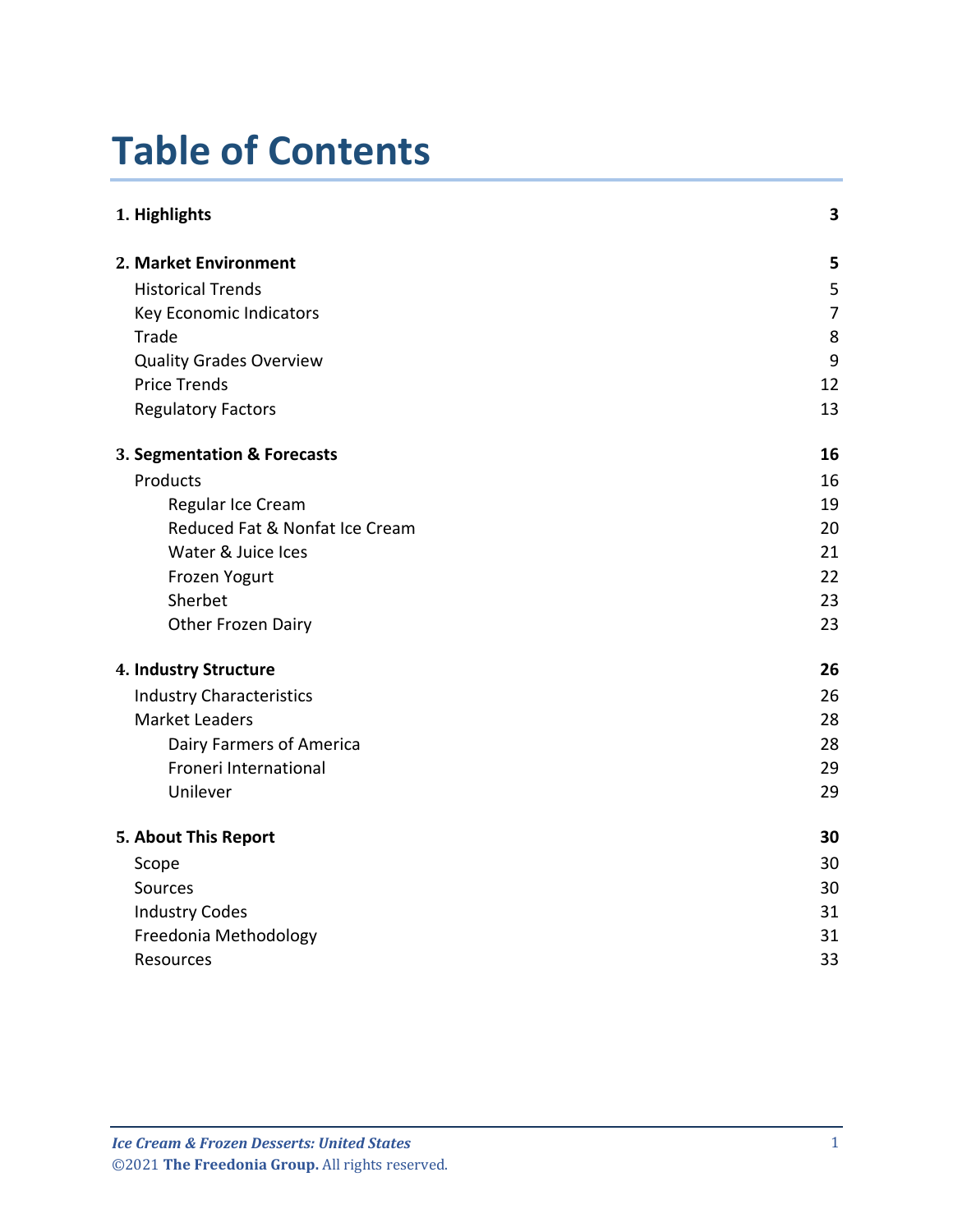# **List of Tables & Figures**

| Figure 1   Key Trends in US Ice Cream & Frozen Desserts Demand, 2020 - 2025          | 3              |
|--------------------------------------------------------------------------------------|----------------|
| Figure 2   US Ice Cream & Frozen Desserts Volume Demand Trends, 2010 - 2020          | 5              |
| Figure 3   US Ice Cream & Frozen Desserts Value Demand Trends, 2010 - 2020           | 6              |
| Table 1   Key Indicators for US Ice Cream & Frozen Desserts Demand, 2010 - 2025      |                |
| (US\$ bil)                                                                           | $\overline{7}$ |
| Figure 4   US Ice Cream & Frozen Desserts Trade, 2010 - 2020 (US\$ mil)              | 8              |
| Table 2   US Ice Cream & Frozen Desserts Trade, 2010 - 2020 (US\$ mil)               | 8              |
| Figure 5   US Avg Retail Price of Regular Ice Cream & Average Farm Value of Milk,    |                |
| 2010 - 2020 (US\$/half gal)                                                          | 12             |
| Table 3   US Average Retail Price of Regular Ice Cream & Average Farm Value of Milk, |                |
| 2010 - 2020 (US\$/half gal)                                                          | 12             |
| Figure 6   US Ice Cream & Frozen Desserts Demand by Product, 2010 - 2025 (bil lbs)   | 16             |
| Table 4   US Ice Cream & Frozen Desserts Demand by Product, 2010 - 2025 (mil lbs)    | 16             |
| Figure 7   US Ice Cream & Frozen Desserts Demand & Shipments, 2010 - 2025 (US\$      |                |
| bil)                                                                                 | 17             |
| Table 5   US Ice Cream & Frozen Desserts Demand & Shipments, 2010 - 2025 (US\$       |                |
| mil)                                                                                 | 18             |
| Figure 8   Household Survey: Ice Cream Use in the Past 6 Months by Type & Income,    |                |
| 2020 (%)                                                                             | 18             |
| Figure 9   Household Survey: Ice Cream Use in the Past 6 Months by Type & Number     |                |
| of Children, 2020 (%)                                                                | 19             |
| Figure 10   US Ice Cream & Frozen Desserts Demand by Product, 2010 - 2025 (%)        | 24             |
| Figure 11   US Ice Cream & Frozen Desserts Manufacturing Firms, Establishments, &    |                |
| Employment, 2010 - 2020                                                              | 26             |
| Table 6   US Ice Cream & Frozen Desserts Manufacturing Firms, Establishments, &      |                |
| Employment, 2010 - 2020                                                              | 26             |
| Figure 12   US Ice Cream & Frozen Desserts Shipments Concentration, 2002 - 2017      | 27             |
| Table 7   Leading Suppliers to the US Ice Cream & Frozen Desserts Market by Product  | 28             |
| Table 8   NAICS & SIC Codes Related to Ice Cream & Frozen Desserts                   | 31             |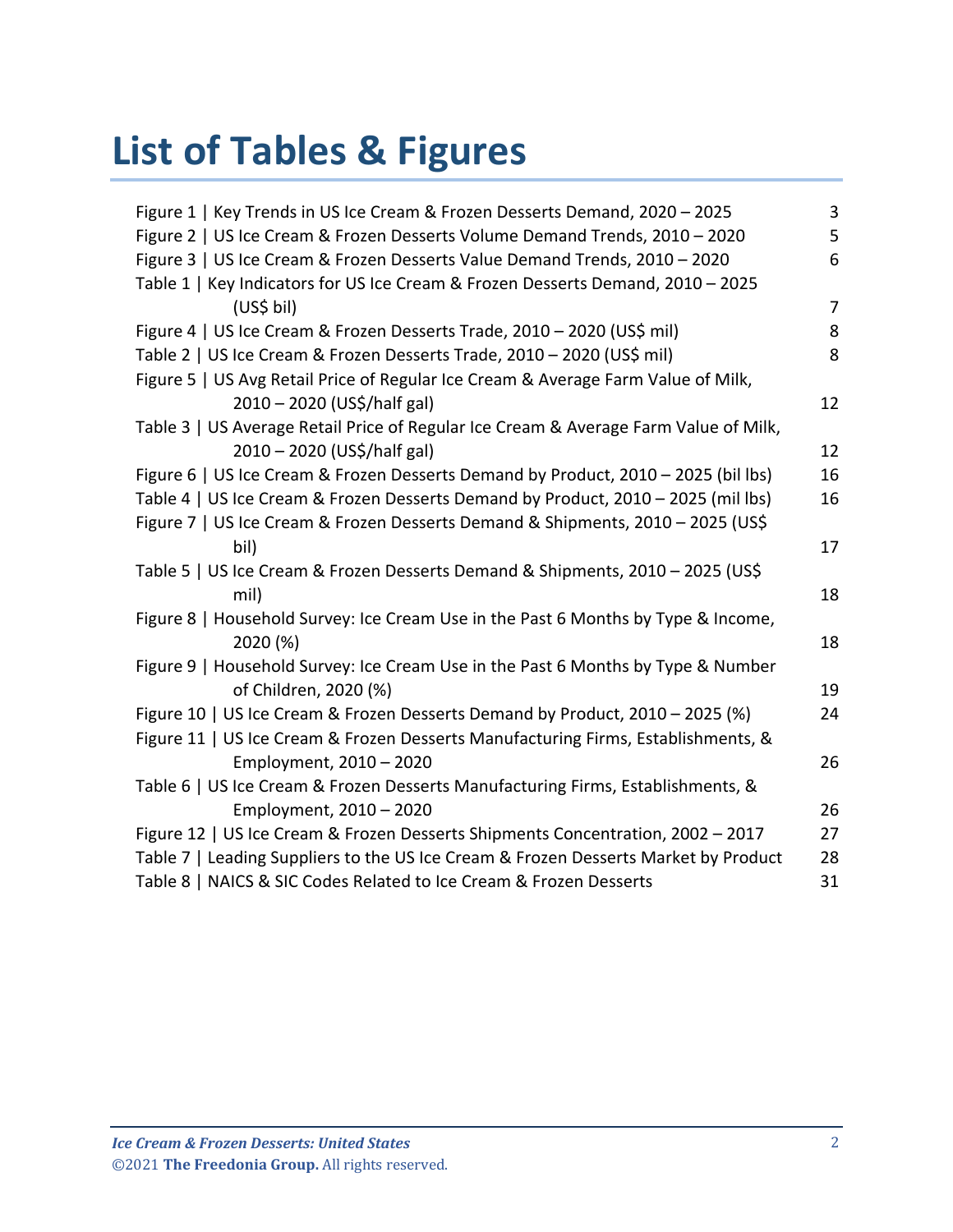# <span id="page-3-0"></span>**About This Report**

## <span id="page-3-1"></span>**Scope**

This report forecasts to 2021 and 2025 US ice cream and frozen dessert demand in billion pounds and in nominal US dollars at the manufacturer level. Total shipments in nominal US dollars at the manufacturer level are also forecast to 2025. Total demand in pounds is segmented by product in terms of:

- regular ice cream
- reduced fat and nonfat ice cream
- water and juice ices
- frozen yogurt
- sherbet
- other frozen dairy such as custard, frozen pet treats, gelato, and puddingbased novelties

To illustrate historical trends, total demand in pounds and in dollars, total shipments in dollars, the various segments in pounds, and trade in dollars are provided in annual series from 2010 to 2020.

Non-dairy frozen desserts such as cakes and pies are excluded from the scope of this report. Ice cream data in pounds, provided by the USDA, do not include non-dairy ice cream. Data in dollars includes all ice cream types including non-dairy. In addition, data in dollars excludes the soft serve ice cream made in ice cream shops. Re-exports of ice cream and frozen desserts are excluded from demand and trade figures.

Key macroeconomic indicators are also provided with quantified trends. Other various topics, including profiles of pertinent leading companies, are covered in this report. A full outline of report items by page is available in the Table of Contents.

#### <span id="page-3-2"></span>**Sources**

*Ice Cream & Frozen Desserts: United States* (FF10043) represents the synthesis and analysis of data from various primary, secondary, macroeconomic, and demographic sources, such as:

- firms participating in the industry, and their suppliers and customers
- government/public agencies
- intergovernmental and non-governmental organizations
- licensed national consumer data
- trade associations and their publications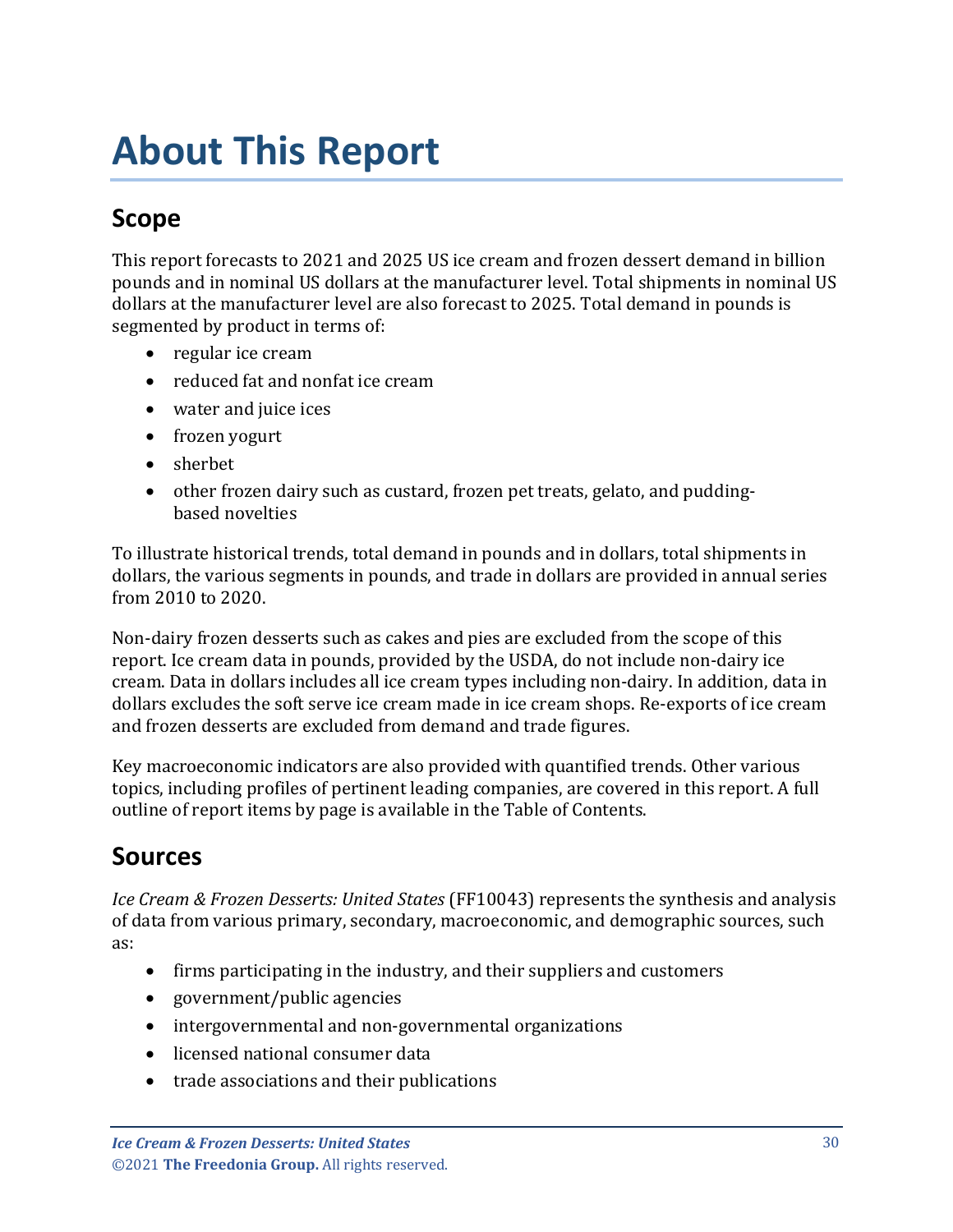- the business and trade press
- indicator forecasts by The Freedonia Group
- the findings of other reports and studies by The Freedonia Group

Specific sources and additional resources are listed in the Resources section of this publication for reference and to facilitate further research.

### <span id="page-4-0"></span>**Industry Codes**

<span id="page-4-2"></span>

| Table 8   NAICS & SIC Codes Related to Ice Cream & Frozen Desserts |                                                                    |                                           |                                                  |  |  |
|--------------------------------------------------------------------|--------------------------------------------------------------------|-------------------------------------------|--------------------------------------------------|--|--|
| <b>NAICS/SCIAN 2017</b>                                            |                                                                    | <b>SIC</b>                                |                                                  |  |  |
| North American Industry Classification System                      |                                                                    | <b>Standard Industrial Classification</b> |                                                  |  |  |
| 311514                                                             | Dry, Condensed, and Evaporated Dairy Product 2023<br>Manufacturing |                                           | Dry, Condensed, and Evaporated Diary<br>Products |  |  |
| 311520                                                             | Ice Cream and Frozen Dessert Manufacturing                         | 2024                                      | Ice Cream and Frozen Desserts                    |  |  |
| 424430                                                             | Dairy Product (except Dried or Canned)<br>Merchant Wholesalers     | 5143                                      | Dairy Products, except Dried or Canned           |  |  |

Source: US Census Bureau

### <span id="page-4-1"></span>**Freedonia Methodology**

The Freedonia Group, a subsidiary of MarketResearch.com, has been in business for more than 30 years and in that time has developed a comprehensive approach to data analysis that takes into account the variety of industries covered and the evolving needs of our customers.

Every industry presents different challenges in market sizing and forecasting, and this requires flexibility in methodology and approach. Freedonia methodology integrates a variety of quantitative and qualitative techniques to present the best overall picture of a market's current position as well as its future outlook: When published data are available, we make sure they are correct and representative of reality. We understand that published data often have flaws either in scope or quality, and adjustments are made accordingly. Where no data are available, we use various methodologies to develop market sizing (both top-down and bottom-up) and then triangulate those results to come up with the most accurate data series possible. Regardless of approach, we also talk to industry participants to verify both historical perspective and future growth opportunities.

Methods used in the preparation of Freedonia market research include, but are not limited to, the following activities: comprehensive data mining and evaluation, primary research, consensus forecasting and analysis, ratio analysis using key indicators, regression analysis, end use growth indices and intensity factors, purchase power parity adjustments for global data, consumer and end user surveys, market share and corporate sales analysis, product lifespan analysis, product or market life cycle analysis, graphical data modeling, long-term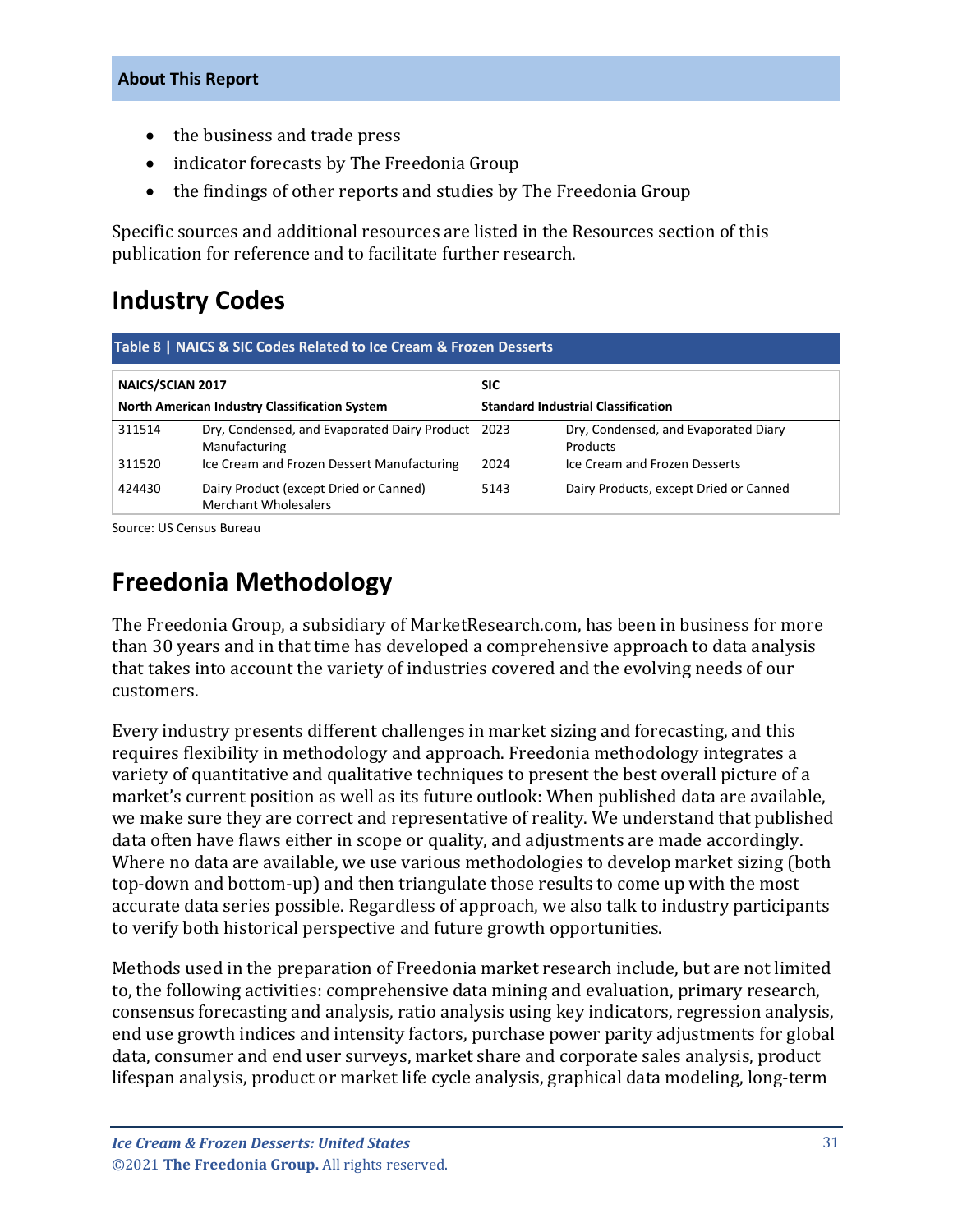historical trend analysis, bottom-up and top-down demand modeling, and comparative market size ranking.

Freedonia quantifies trends in various measures of growth and volatility. Growth (or decline) expressed as an average annual growth rate (AAGR) is the least squares growth rate, which takes into account all available datapoints over a period. The volatility of datapoints around a least squares growth trend over time is expressed via the coefficient of determination, or  $r^2$ . The most stable data series relative to the trend carries an  $r^2$  value of 1.0; the most volatile – 0.0. Growth calculated as a compound annual growth rate (CAGR) employs, by definition, only the first and last datapoints over a period. The CAGR is used to describe forecast growth, defined as the expected trend beginning in the base year and ending in the forecast year. Readers are encouraged to consider historical volatility when assessing particular annual values along the forecast trend, including in the forecast year.

### **Copyright & Licensing**

The full report is protected by copyright laws of the United States of America and international treaties. The entire contents of the publication are copyrighted by The Freedonia Group.